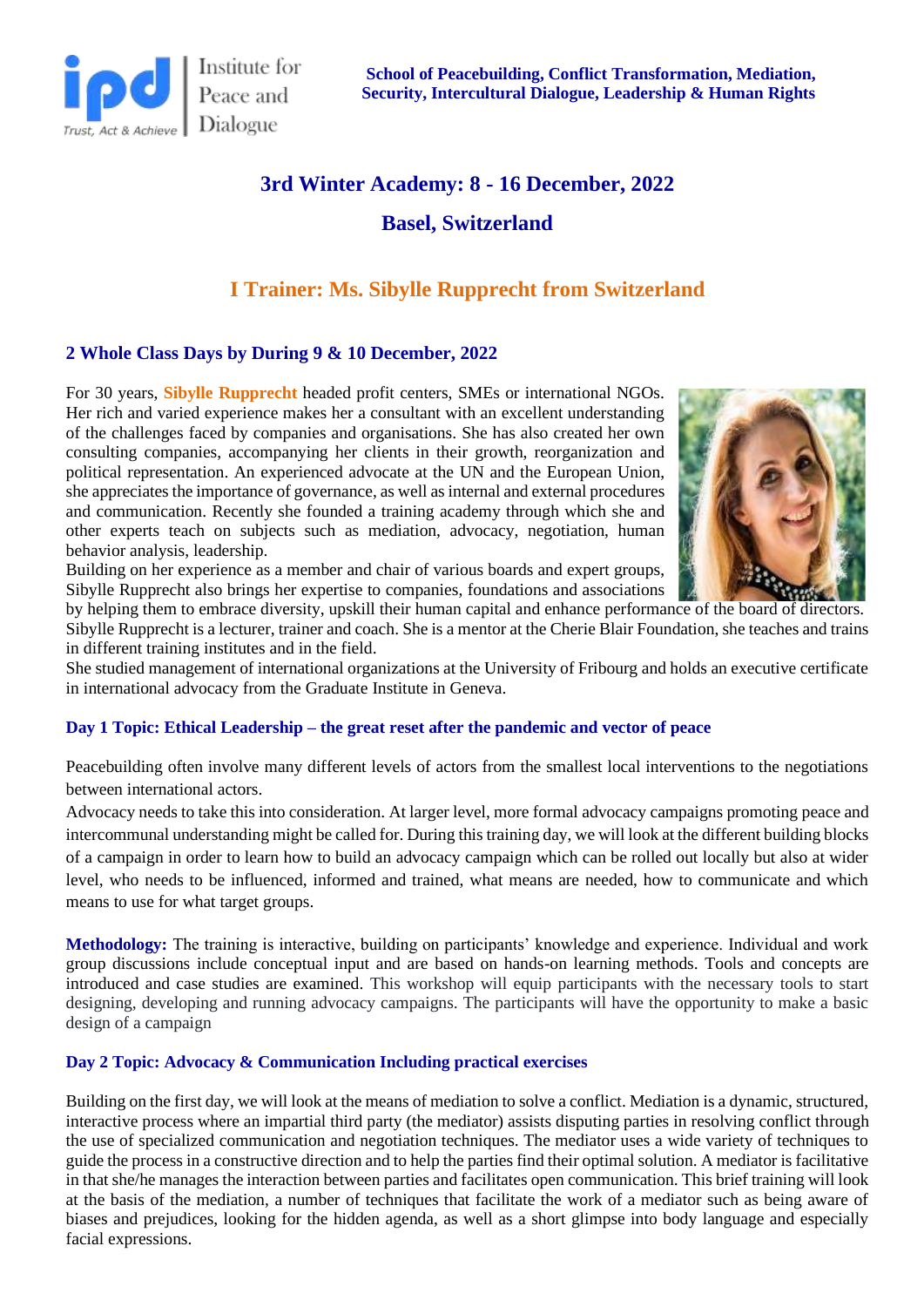**Methodology:** The workshop gives participants the necessary skills to understand conflicts that may arise in a multicultural environment and how it can be handled constructively. We will look at tools to tackle professional and personal disputes. Participants will have the opportunity to discover through practical exercises and especially through a concrete mediation case, this means for conflict resolutions which is extremely useful in many work and private situations.

## **II Trainer: Ms. Anna Shevchenko from UK**

#### **2 Whole Class Days in 12 & 13 December, 2022**

**Anna** is a CEO of 3CN, a company that pioneered a concept of cultural risks globally.

She has 28 years of experience in delivering projects in the field of international communication and cultural risks for international organisations, global companies and leading educational establishments worldwide.

As the British Government Stabilisation Unit Deployable Expert on conflicts, she has worked in and on various conflict environments: Chechnya, Kosovo, Ukraine among others. She gave cross-cultural advice and interpreted for 6 British Prime Ministers.

She speaks 8 languages (unsuccessfully trying to learn the 9th) and worked in 45 countries to date.

Anna is also a visiting lecturer at the Royal College of Defence Studies, Duke University Executive Education (USA), UK Defence Academy and British Institute of Export.

She holds MPhil from Cambridge University, where she was researching the cultural attitudes to conflict. She is the author of numerous articles and five books.

#### **Day 1 Topic: Culture in the Global World**

What are the current global cultural trends and threats? How do visible and invisible cultures interact? Can culture be used as a weapon? The participants will seek the answers to those questions in the group discussions, interactive exercises and analysis of the presented material.

#### **Methodologies**

A) Lectures & Theory **B**) Group Works & Presentations **C**) PowerPoint Presentations **D**) Experience Sharing C) Case Study E) Group Discussions

#### **Day 2 Topic: Intercultural mediation - trends and methods; Reconciliation across cultures - discussion**

Building on the knowledge tools from day one the participants will engage in the development of the cultural mediation case study and also will be introduced to the notion of the national dialogue and learn about the key approaches to reconciliation across cultures.

#### **Methodologies**

**A)** Lectures & Theory **B)** Group Works & Presentations **C)** PowerPoint Presentations **D**) Experience Sharing **C**) Case Study **E**) Group Discussions